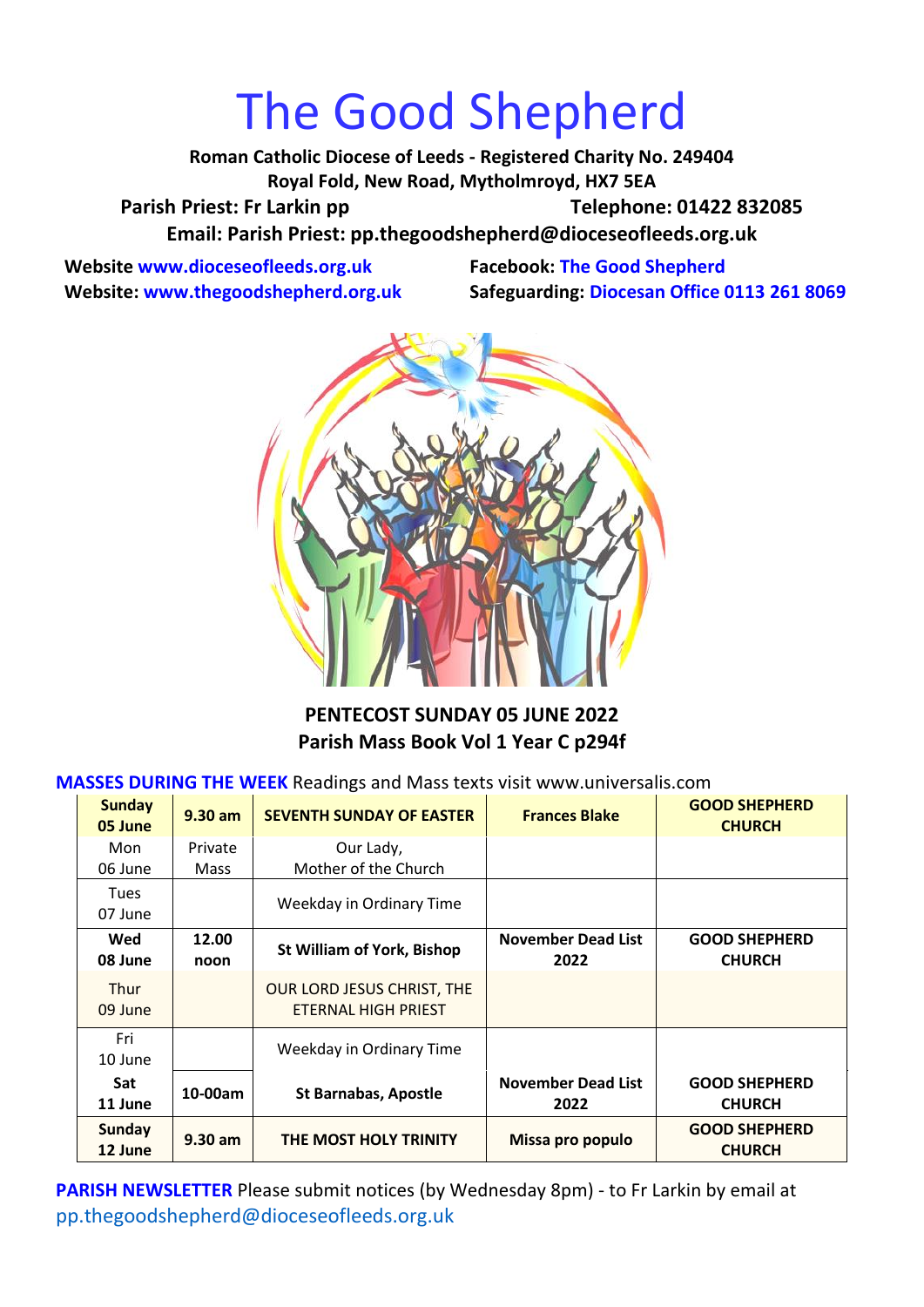### **THE PLATINUM JUBILEE OF HER MAJESTY QUEEN ELIZABETH II**

The Bishops' Conference establishes that, at all **Sunday Masses on 4–5 June 2022**, each parish prays for Her Majesty the Queen to mark her Platinum Jubilee by including an intention in the Prayer of the Faithful and by reciting at the end of Mass (after the Prayer after Communion and before the Final Blessing) the *Prayer for the Queen*.

## *Following the Prayer after Communion* **PRAYER FOR THE QUEEN**

V O Lord, hear my prayer. **R** And let my cry come before you. V The Lord be with you. **R** And with your spirit.

V O Lord, save Elizabeth, our Queen. **R** And hear us on the day we call upon you.

Almighty God, we pray, that your servant Elizabeth, our Queen, who, by your providence has received the governance of this realm, may continue to grow in every virtue, that, imbued with your heavenly grace, she may be preserved from all that is harmful and evil and, being blessed with your favour may, with the royal family, come at last into your presence, through Christ, who is the way, the truth and the life and who lives and reigns with you in the unity of the Holy Spirit, God, for ever and ever. Amen

### **ARCHBISHOP ARTHUR ROCHE BECOMES ENGLAND'S THIRD CARDINAL**

Pope Francis raised to the title of Cardinal Archbishop Arthur Roche, he is the Holy See's Prefect of the Congregation for Divine Worship and Discipline of the Sacraments and Former Bishop Leeds. It means that two cardinals from England are eligible to vote in a future conclave. The second is Cardinal Vincent Nichols, the Archbishop of Westminster. The third, Cardinal Michael Fitzgerald, is over the age of 80 although can serve in an advisory capacity ahead of a papal election. Appointing cardinals is the closest thing that a Pope has to succession planning and the new appointments ensure that Francis has chosen almost 63 per cent of those able to vote in a conclave. The new cardinals will be created at a consistory ceremony on 27 August 2022.

**COULD YOU BE A FORERUNNER? – HALIFAX MISSION WEEK - EASTERTIDE 2023** we will be holding a Mission Week in the Halifax Catholic Deanery. In this week, events will be held to draw together Catholics from around the area and perhaps from outside the Church. To prepare for this, we are looking to form a group of "Forerunners" who will grow together in faith and help to organise small parish events in the run-up to the mission. The Halifax coat of arms contains the head of John the Baptist. John is known as the **"Forerunner".** When he was born, his father said to him, "You will go before the Lord to prepare his ways." *(Lk 1:76)* Forerunners will complete (at no cost to themselves) the "Called and Gifted" process is 8 x 1hr sessions of online learning and face-to-face group discussion. To learn more, or to offer yourself as a forerunner, contact **Fr Hall** on 07525 419806 or email michael.hall@dioceseofleeds.org.uk

I invite to an open meeting at St Columba's church hall (HX2 0QF) at **7.30pm on Thursday 30 June**, to meet other from the deanery who have completed the "Called and Gifted" process.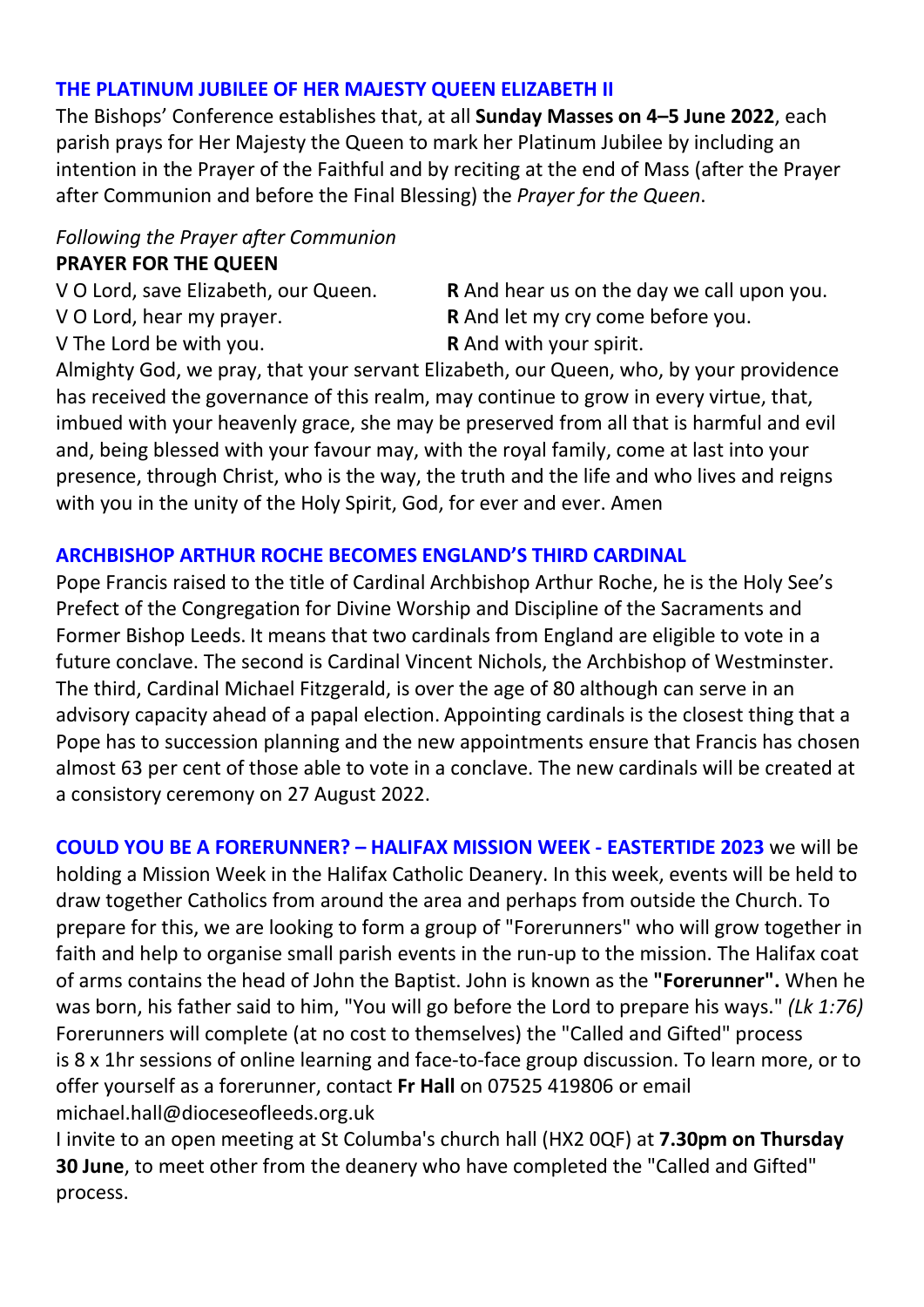### **APPOINTMENTS TO PAROCHIAL OFFICES AND OTHER MINISTRIES 2022**

**Fr Martin Kelly** - Parish Priest of the Parish of Holy Redeemer, Huddersfield; provide chaplaincy care to Huddersfield University; and continue with his responsibilities as Vice Chancellor of the Chancery, as Co-ordinator of Lay School Chaplains for the Vicariate for Education, and with providing oversight of the diocesan 'Parish to Mission' process **Fr Joshua Hilton** – Moving from Apostolic Nunciature, London to become Parish Priest of the Parish of St Mary, Halifax

**Fr Sean Elliott** – Moving from St Mary, Halifax to become assistant Priest of the Parish of Holy Redeemer, Huddersfield; provide chaplaincy care to Huddersfield Royal Infirmary; assist the Priest Chaplain (Fr John Carlisle) with the spiritual care of All Saints College; and assist with the provision of chaplaincy to Huddersfield University.

**REV DEACON EDWIN MURPHY RIP** It is with great sadness that I let you know of the death of Rev Deacon Edwin Murphy who died peacefully at home (**29 May 2022**). Please pray for the repose of Edwin's soul and remember his family and friends in your prayers at this time. Eternal rest grant unto him, O Lord, and let perpetual light shine upon him. May he rest in peace. Amen.

**FATHER JOHN** We are organising a memorial stone to be sited at the front of the church alongside Father Peter and Nigel, this may take some time but be assured it is in hand. Also, Sean has amazingly sourced at gingko peace tree that has seeded from one in Hiroshima, when it is ready it will be planted in our grounds in memory of Fr John, as we all know justice and peace issues were especially close to his heart so this is a very fitting tribute.

**MUSIC AT THE GOOD SHEPHERD** is in need of your help if we are not to see Sundays with no live music. Our band of musicians is dwindling now and there are no replacements coming in from yourselves, the people of the Good Shepherd, to take a regular place at the organ or piano. Things will be more difficult as the holiday season sees people away. This appeal is for anyone who feels called to play once a month- if only for the four hymns- or to join music group, especially with a melody instrument, let Paul Newman, Fr Larkin, or any member of music group, know. Thank you.

**DATE FOR YOUR DIARY Sunday 3 July**, after Mass we will be having a 'shared brunch', this will be a simple opportunity for everyone to gather together in fellowship. We will make bacon or sausage butties and vegetarian options. The children/young people will be holding a stall and performing some poetry. We will be charging for this to cover costs of ingredients and then anything left over will be given to the children/young people to send to a charity of their choice.

**UPDATE - SYNODAL PROCESS** I would like to invite you to **Synodal Process Phase II** which will take place on **Wednesday 22 June at 7pm**. We had a very good turnout at the first meeting with over 30 at the meeting. Please take time to consider the following questions; The parish is the presence of the Church in a given territory, an environment for hearing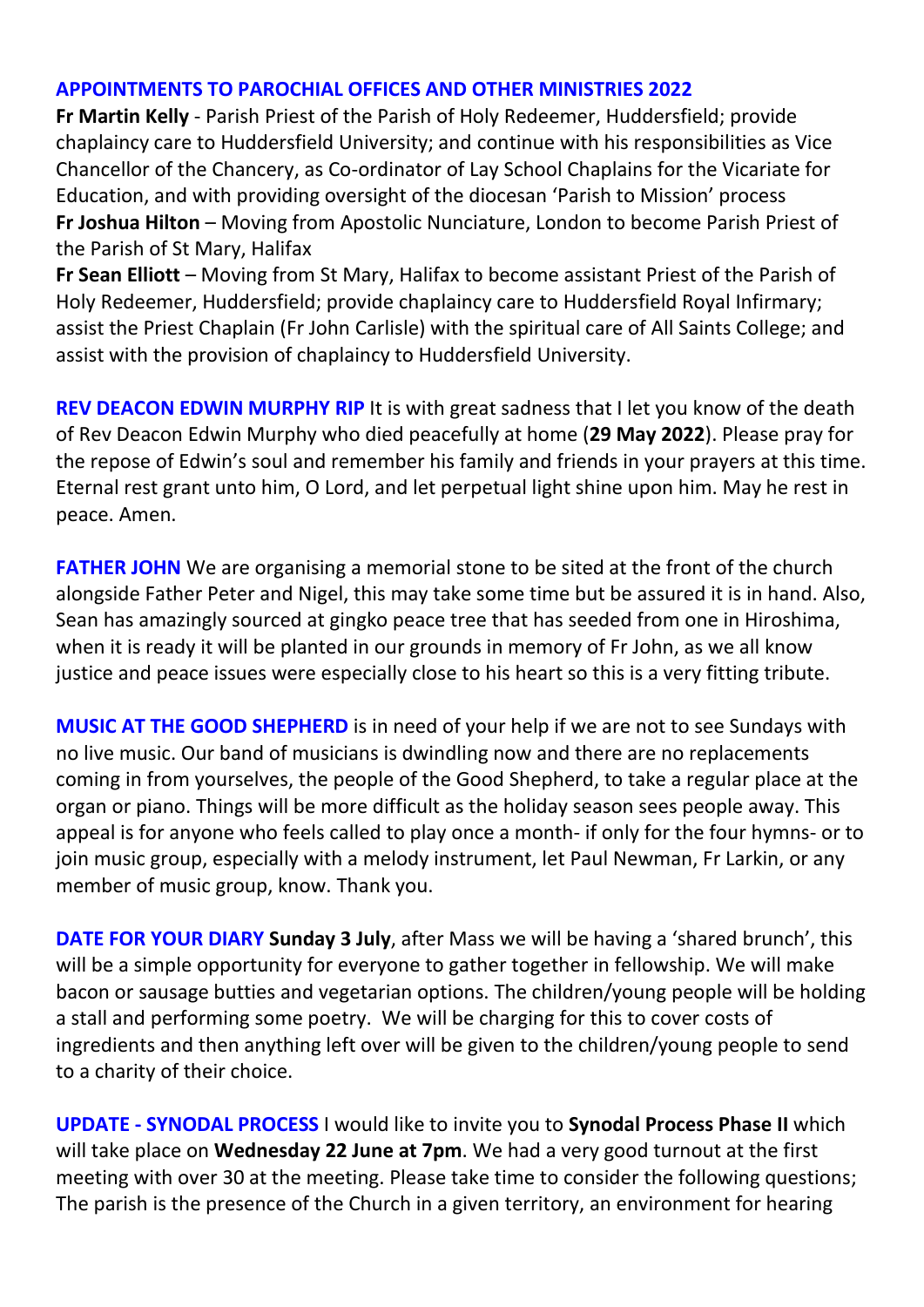God's word, for growth in the Christian life, for dialogue, proclamation, charitable outreach, worship and celebration. In all its activities the parish encourages and trains its members to be evangelizers. (Evangelii Gaudium 28)

- 1. What, within our current practice as a parish and diocese, helps to fulfil this vision?
- 2. What would our parish and diocese look like if this vision was being fully lived?
- 3. What practical steps can we take to move towards that fully lived reality?

If you would rather engage with the process online, you can complete an online questionnaire at [https://www.dioceseofleeds.org.uk/parish-to-mission/online-survey/.](https://www.dioceseofleeds.org.uk/parish-to-mission/online-survey/)

**NOVENA TO OUR LADY OF UNFAILING HELP** 18 – 26 July, Leeds Cathedral, Mondays – Fridays at 6.15pm; Saturdays and Sundays at 5.00pm.

**PRO-LIFE DAY RETREAT** Saturday 18 June, Corpus Christi Church, Neville Road, Leeds LS9 0HD. Led by the Franciscan Sisters of the Renewal. Begins at 10.30 a.m. with Holy Mass, followed by a Pro-Life talk and devotions. Lunch will be provided but you are more than welcome to bring your own food or some food to share. Opportunity for Confession. Finishes around 4pm.

**ANNUAL MASS AT FOUNTAINS ABBEY** Mass for the Feast of St Benedict at Fountains Abbey 12.00 Noon Monday 11 July 2022 - Entry is via The Visitor's Centre. Principal Celebrant; Fr Elliott Wright, Priest at St Robert's, Harrogate.

**HALIFAX FOOD BANK** is still providing food to 200 people each week, please help if you can.

**FLOWER ROTA** 05 June Janet Almond, 12 June Maureen & Frank Flynn, 19 June Jean & David Marsh, 26 June Liz Bavidge.

**THE MARK 10 MISSION TEAM** Our liturgies titled 'Who Is The Holy Spirit?' are now available for you to watch and share with children. Follow the links below to find the videos we have created 'Little Liturgies' for children in EYFS, KS1 and Children's Liturgy at church. Click <https://www.themark10mission.co.uk/little-liturgies> Click on <https://www.themark10mission.co.uk/new-202122-episodes> Please visit **THE MARK 10 MISSION** YouTube channel – like, share and subscribe.

## **CHURCH WEEKEND Friday 30 Sept - Sunday 02 Oct, 2022**

Halton Gill Bunkbarn, Skipton BD23 5QN

**Accommodation:** up to 35 in 8 bedrooms.

**Cost:** £35 per person (this covers the cost of accommodation. Food / outings are extra) under 3s free. **Deposit** of £20 per person on booking **You need to bring**: pillow case and sleeping bag/sheet and duvet; towels; swimming gear if you want a sauna; waterproofs and wellies! All welcome. Booking Forms at The Back of Church; See Maggie or David.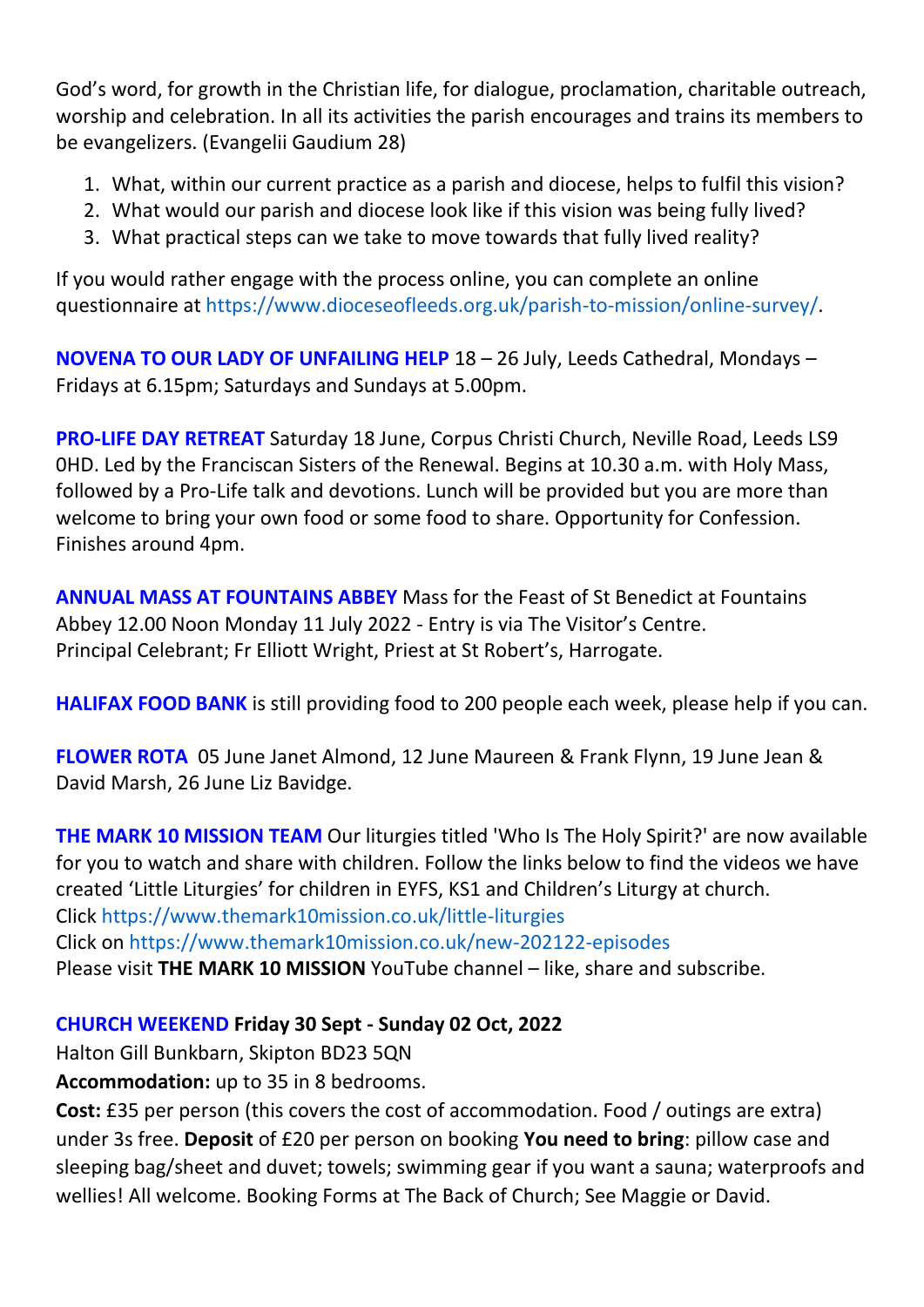### **CHILDREN AND YOUNG PEOPLE AT THE GOOD SHEPHERD**

JUNE 5: Footsteps 10.30am- 12pm

JUNE 12: an extra Footsteps 10.30am-12pm. \*\*JULY 3: after Mass \*\* A church brunch morning with poems, performance and a stall from the children and young people. The two Footsteps groups will be working towards the 3 July on the theme of 'Peace'. Children can come to one or both meetings. - Maggie and Emma

**WELCOMING UKRAINIAN REFUGEE FAMILIES** As an acknowledged Principal Sponsor by the Home Office, Catholic Care have the expertise to support the Welcome of Ukranian Refugees and are working hard to do so. Please keep up to date through the website [www.catholic-care.org.uk](http://www.catholic-care.org.uk/) . If you are interested in welcoming refugees, contact [sue.parsons@catholic-care.org.uk](mailto:sue.parsons@catholic-care.org.uk) to register you interest and for further information.

**TUESDAY PRAYER ZOOM ROTA** if there is anyone who would like to lead a session, please email me jeanmarsh48@btinternet.com June 7 Maureen and Frank Flynn / July 5 John and Cathy Duffy August 2 Patricia and Paul Newman / Sept 6 Anne and Mike Plunkett Please swap with someone else if you find you are unavailable on the date suggested.

**OUT OF THE ORDINARY - SINGING THE PROPER TEXTS AT MASS** *Life Transfigured*, a series of talks exploring Catholic Faith and the Arts throughout 2022, continues on 14 June, from 7-8pm at Hinsley Hall. Fr Guy Nicholls, Oratorian priest and Director of the John Henry Newman Institute for Liturgical Music will discuss his work to make Gregorian chant accessible to parish musicians. To register for a place, please email [lifetransfigured@dioceseofleeds.org.uk.](mailto:lifetransfigured@dioceseofleeds.org.uk)

**YORKSHIRE LAY DOMINICANS** Lay Dominicans are lay people, married and single, who commit themselves to lives based around prayer, study, community and preaching. For more details see [http://laydominicans.org.uk/about-us/](https://eu-west-1.protection.sophos.com/?d=outlook.com&u=aHR0cHM6Ly9uYW0xMi5zYWZlbGlua3MucHJvdGVjdGlvbi5vdXRsb29rLmNvbS8_dXJsPWh0dHAlM0ElMkYlMkZsYXlkb21pbmljYW5zLm9yZy51ayUyRmFib3V0LXVzJTJGJmRhdGE9MDUlN0MwMSU3QyU3QzQzOTA0NzFiMjg3ZTQ0NTRiZjMzMDhkYTMzM2FjNTYxJTdDODRkZjllN2ZlOWY2NDBhZmI0MzVhYWFhYWFhYWFhYWElN0MxJTdDMCU3QzYzNzg3ODYyNDc3NzA0MDEzNyU3Q1Vua25vd24lN0NUV0ZwYkdac2IzZDhleUpXSWpvaU1DNHdMakF3TURBaUxDSlFJam9pVjJsdU16SWlMQ0pCVGlJNklrMWhhV3dpTENKWFZDSTZNbjAlM0QlN0MzMDAwJTdDJTdDJTdDJnNkYXRhPUJNJTJCa01Qb0tKZml5MG1aTWg0UiUyQjZhS2hucUU1akJwU0w3QVAlMkZYeSUyRkxiRSUzRCZyZXNlcnZlZD0w&i=NWNmNjM5Zjk2M2EzYmMxNDI0YzEyMTQy&t=dFNJVFVMUXNrY0czMnFGZFVuM3pEdWlPenN6VjZaUENKRElINDVwUE5rcz0=&h=e5c248f6f29c48758b1647b0109c99e9) If you are interested in being part of a Lay Dominican group in Yorkshire, please contact Simon Hewitt at [s.hewitt@leeds.ac.uk.](mailto:s.hewitt@leeds.ac.uk)

**DIOCESE OF LEEDS INTERNATIONAL ORGAN RECITALS** Each Monday through to 11 July, at 1.10pm in Leeds Cathedral. Step free access from Great George Street. Details at: [www.dioceseofleedsmusic.org.uk](file:///D:/Desktop/GS%20NEWSLETTER/www.dioceseofleedsmusic.org.uk)